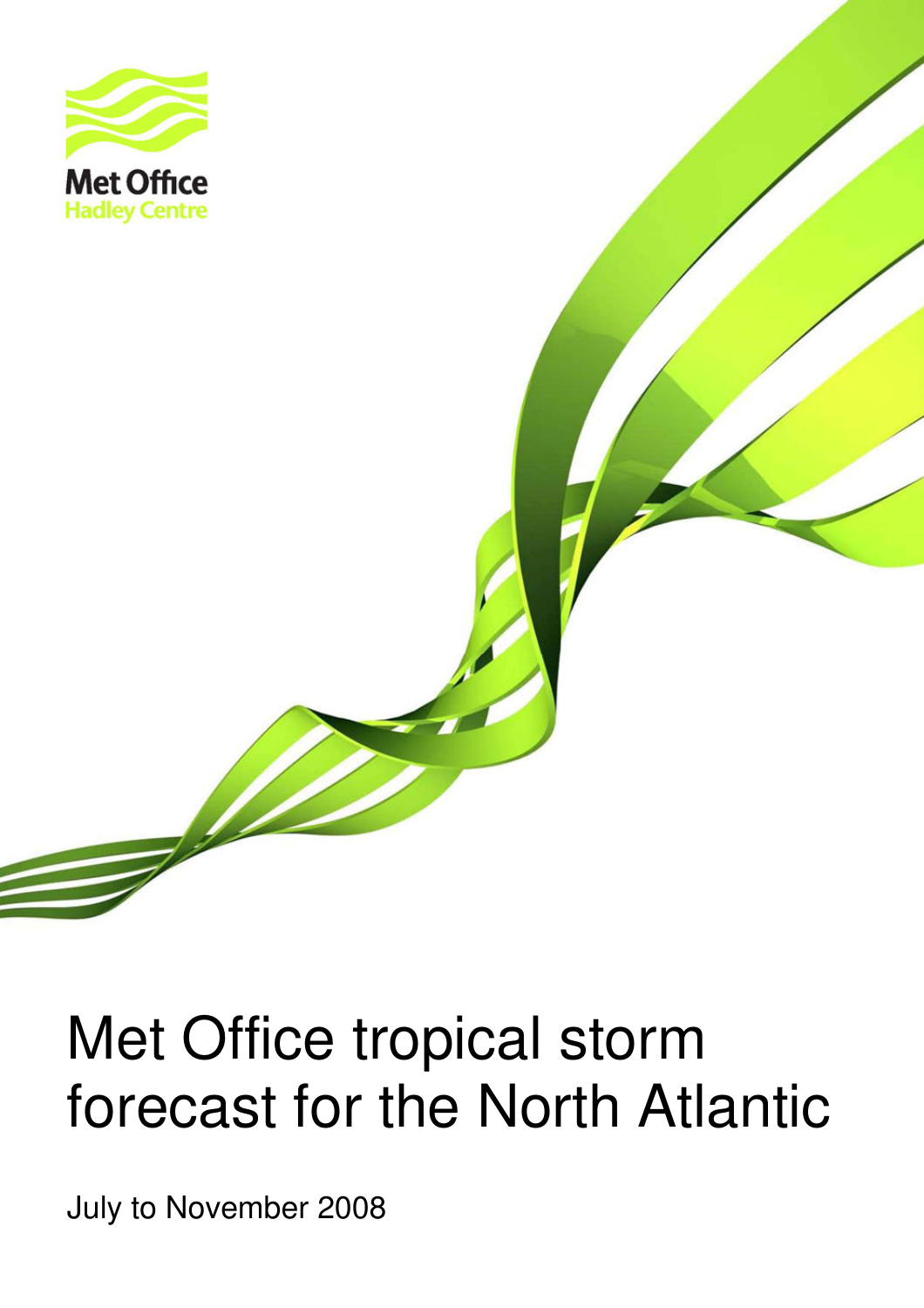

# **Met Office tropical storm forecast for the Atlantic sector, July to November 2008**

| 2.                                                                               |  |
|----------------------------------------------------------------------------------|--|
|                                                                                  |  |
|                                                                                  |  |
|                                                                                  |  |
|                                                                                  |  |
|                                                                                  |  |
|                                                                                  |  |
|                                                                                  |  |
|                                                                                  |  |
| Appendix B – Equivalent detailed re-forecast information for 2005, 2006 and 2007 |  |

Prepared by Richard Graham, Manager Climate Products, Met Office Hadley Centre

Reviewed by Mike Davey, Anca Brookshaw, Matt Huddleston and Julian Heming Scientific contributors include Bernd Becker and Joanne Camp and other Met Office Hadley Centre scientists Authorised for issue by Cathy Durston, Head of Met Office Consulting

Date: 26/06/2008

MetO ref: TCYC/2008

This report was prepared in good faith. Neither the Met Office, nor its employees, contractors or subcontractors, make any warranty, express or implied, or assume any legal liability or responsibility for its accuracy, completeness, or any party's use of its contents.

The views and opinions contained in the report do not necessarily state or reflect those of the Met Office.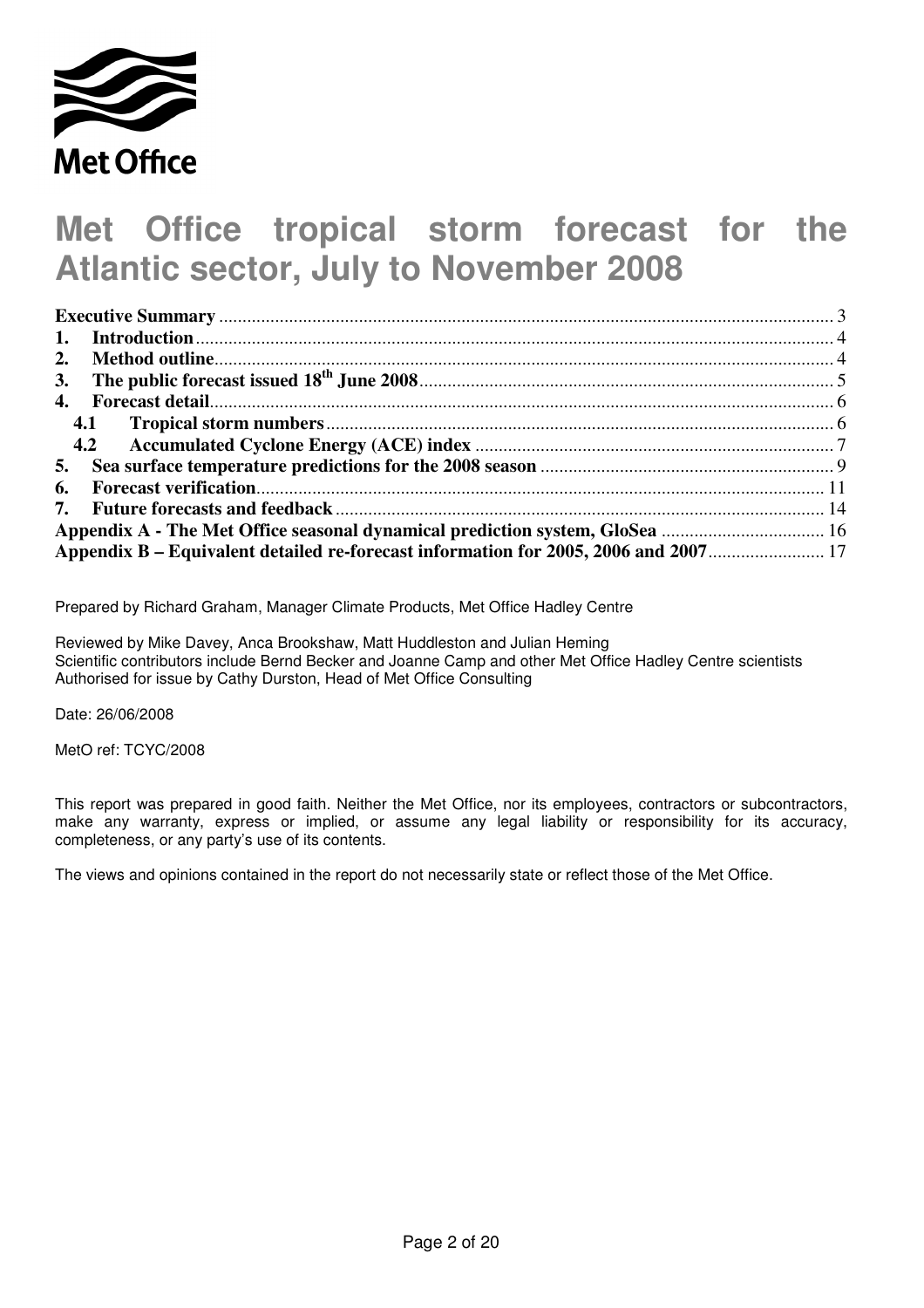

#### **Executive Summary**

The Met Office coupled ocean-atmosphere seasonal prediction model (known as GloSea) is used to forecast the number of tropical storms (including hurricanes) and Accumulated Cyclone Energy (ACE) index for the Atlantic sector in the period July to November 2008. Recent research has shown that the skill of dynamical systems such as GloSea is challenging or even overtaking that of statistical prediction methods – which to date have formed the basis of most published predictions.

The GloSea model is a physical-dynamical representation of the ocean-atmosphere system, and the number of storms developing in the prediction can be counted to form the basis of the forecast. An ensemble forecasting approach is used in which many parallel predictions are made that sample the forecast uncertainty. This allows a detailed breakdown of the probability of various ranges of storm activity, an advantage that is not readily available from statistical methods.

The forecast is presented in two ways: a 'best estimate' and two-standard-deviation range, and a detailed graphical and tabulated breakdown of the probability of activity ranges and thresholds.

For the 2008 season a best estimate of 15 storms is predicted for the July to November period, with a two-standard-deviation range of 10-20. The detailed breakdown indicates that the upper end of this range is more likely than the lower end. There is an estimated 62.5% probability of more than 12 storms, the number observed in the 2007 (July to November) season, and an estimated 5% probability of an unprecedented number exceeding 25 storms.

The best estimate for the ACE index is 147, with a two-standard-deviation range of 122-172. As for the prediction of storm numbers, the detailed breakdown indicates that probabilities are skewed to the upper end of the range.

A feature of this year's GloSea forecast is the development of a weak-to-moderate El Niño conditions. This likely contributes to the predicted probabilities for a notably inactive season (less than 7 storms) remaining near the climatological chance, despite the general probability shift towards an active season. The dynamical prediction models of some other international centres also predict an El Niño-type development, and this outcome certainly cannot be ruled out. However, international consensus is that near-neutral ENSO (El Niño Southern Oscillation) conditions are most likely to persist through the Atlantic tropical storm season. Development of an El Niño – which may act to suppress Atlantic tropical storm activity – is considered to be a relatively small probability.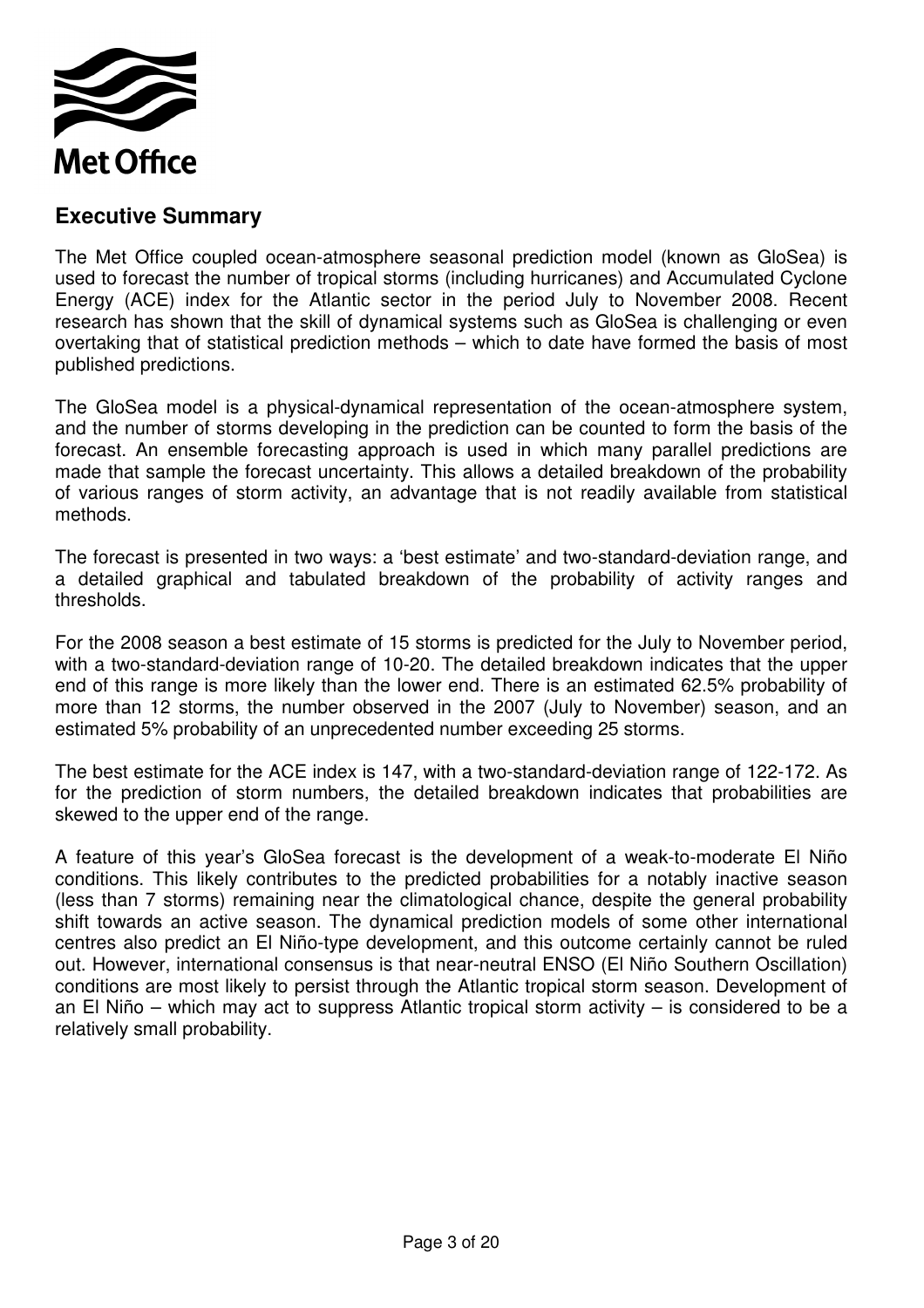

#### **1. Introduction**

The prediction tool used for this forecast is the Met Office Global Seasonal forecasting system known as GloSea. GloSea is a dynamical numerical model of the climate system with full interactive coupling between the ocean and atmosphere. The number of tropical storms developing in the GloSea seasonal predictions can be counted, and this forms the basis of the forecast. Importantly, GloSea is skilful in predicting the evolution of large-scale oceanatmosphere processes and interactions that drive the degree of tropical storm activity, and this gives rise to skilful forecasts of tropical storm numbers. Use of dynamical prediction systems represents a new departure in tropical storm forecasting. Traditionally such forecasts have been made using statistical prediction methods. Statistical methods do not model atmospheric processes, but rely on past relationships between storm numbers and preceding observed conditions (e.g. pre-season sea surface temperature (SST) patterns).

Recent research has shown that, for predictions of tropical storm frequency, the skill of dynamical systems such as GloSea is now challenging or even overtaking that of some wellknown statistical methods (Vitart, 2006: Vitart et al., 2007). In particular, GloSea successfully predicted the change from the exceptionally active season of 2005 to the near-normal activity of the 2006 season. This marked difference between seasons was missed by a number of statistical prediction methods. Last year the Met Office's first publicly issued forecast was for 10 storms in the July to November period, with a 70% probability range of 7-13; in the event, 12 storms were observed to occur.

#### **2. Method outline**

The GloSea seasonal prediction model is initialised with an analysis of the global oceans, land and atmosphere (see Appendix A for more details). The analysis provides the model with a description of the current climate state, an important factor in obtaining realistic predictions. The forecast presented here is derived from a GloSea prediction initialised on 1<sup>st</sup> June 2008, and run to 6 months ahead – allowing prediction of the number of storms occurring in the July to November period. The starting conditions are varied slightly to make 41 individual predictions. The 41 predictions are collectively called an 'ensemble' and each individual prediction is called an ensemble 'member'. The frequency of tropical storms in each of the 41 ensemble members is processed to create a probability distribution for the expected number of storms. In addition, the average number of storms over all ensemble members (the ensemble mean) is derived to provide a single 'best estimate' forecast that is the basis of our public forecast. The 'best estimate' is sometimes an oversimplification that does not take full account of the forecast uncertainties addressed by probability forecasts such as those provided in this report.

Because the dynamical model grid does not fully resolve relatively small features such as tropical storms, a calibration procedure is applied which adjusts the number of detected storms. The calibration factor is derived by comparing the number of predicted storms with the number of observed storms over a series of retrospective forecasts. The calibration method has been improved since last year's forecast.

Probabilities that the number of storms will be within ranges or 'categories' (e.g. 10 to 12 storms) can be derived by counting the proportion of the 41 ensemble members that predict the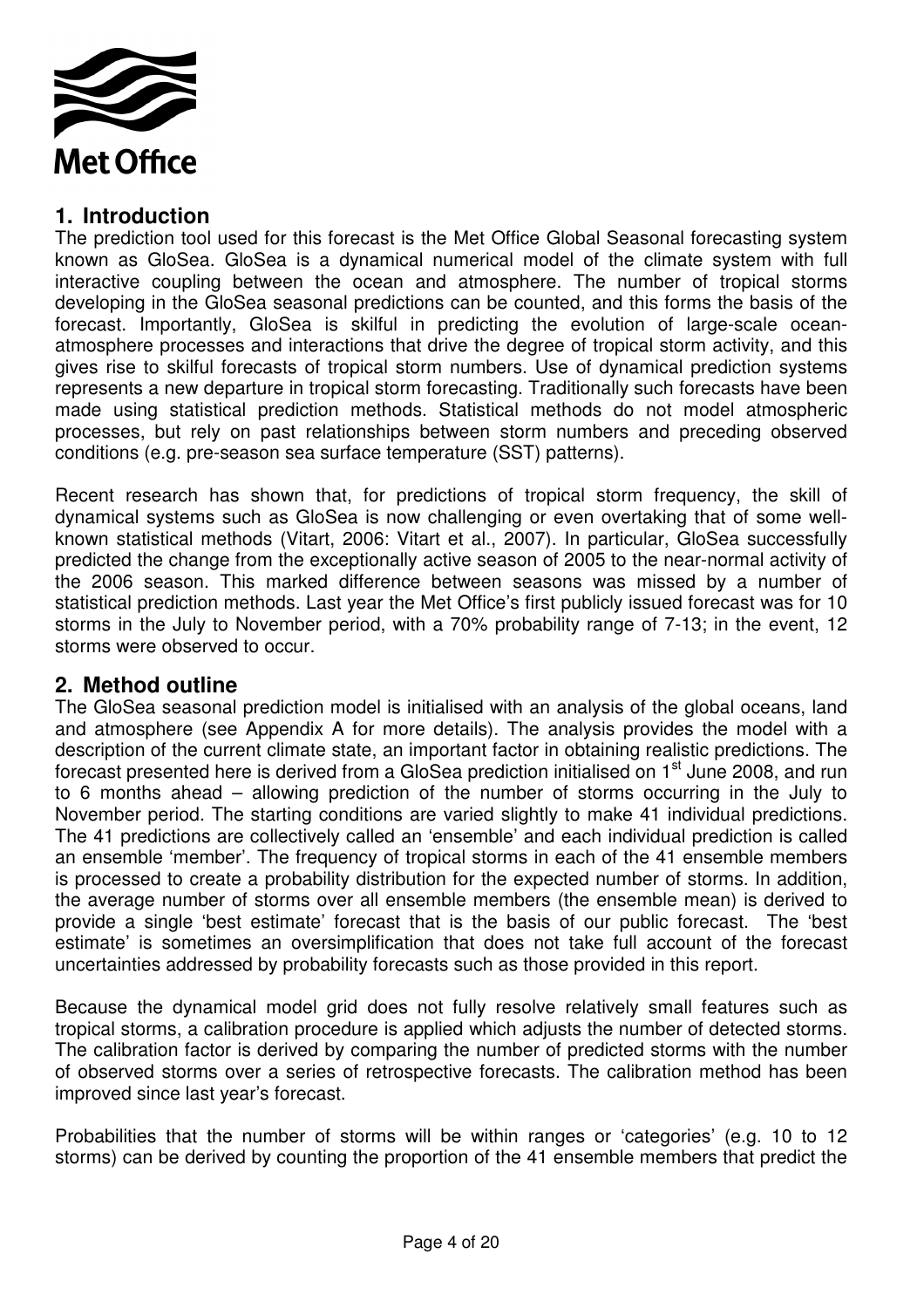

number of storms to fall in that range. Probabilities that the number of storms will exceed a threshold (e.g. the forecast probability for more than 12 storms) can be derived in a similar way.

An important index of seasonal tropical storm activity is the Accumulated Cyclone Energy (ACE) index, which is a measure of the collective intensity and duration of tropical storms during the season (Bell et al., 2000). Forecasts of ACE index are also presented here in addition to forecasts of tropical storm numbers. The forecasts of ACE index are derived using modelpredicted wind speeds, and include a calibration procedure similar to that applied for the forecasts of storm numbers (based on comparing predicted and observed ACE index values over a retrospective forecast period). Probability forecasts for categories of ACE index are presented in a similar way to the forecasts for storm numbers.

In last year's report, predicted probabilities for the storm-number categories were based on a blend of the ensemble forecast probabilities and observed climatological probabilities. This blend results in a conservative estimate of the differences between the probability distribution for the predicted year and the climatological probability distribution. This year the forecast is based on the forecast ensemble probabilities alone. The ensemble probabilities show the predicted skews (relative to the climate distribution) more clearly than the blended probabilities. However, because the estimated probabilities are no longer conservative, and because the sample of forecasts is still too small to perform a satisfactory evaluation of any forecast bias in the probabilities, the precise probability values should be treated with caution.

Because of changes in method from that used in last year's forecast, re-forecasts for the 2005, 2006 and 2007 seasons, made with the revisions mentioned above, are provided for comparison with the 2008 forecast in Appendix B.



Figure 1: Met Office publicly issued tropical storm forecast for the North Atlantic sector, July-November 2008

# **3. The public forecast issued 18th June 2008**

The public forecast is based on the ensemble-mean prediction, with a range defined by plus and minus one standard deviation of the 41 ensemble members about the ensemble mean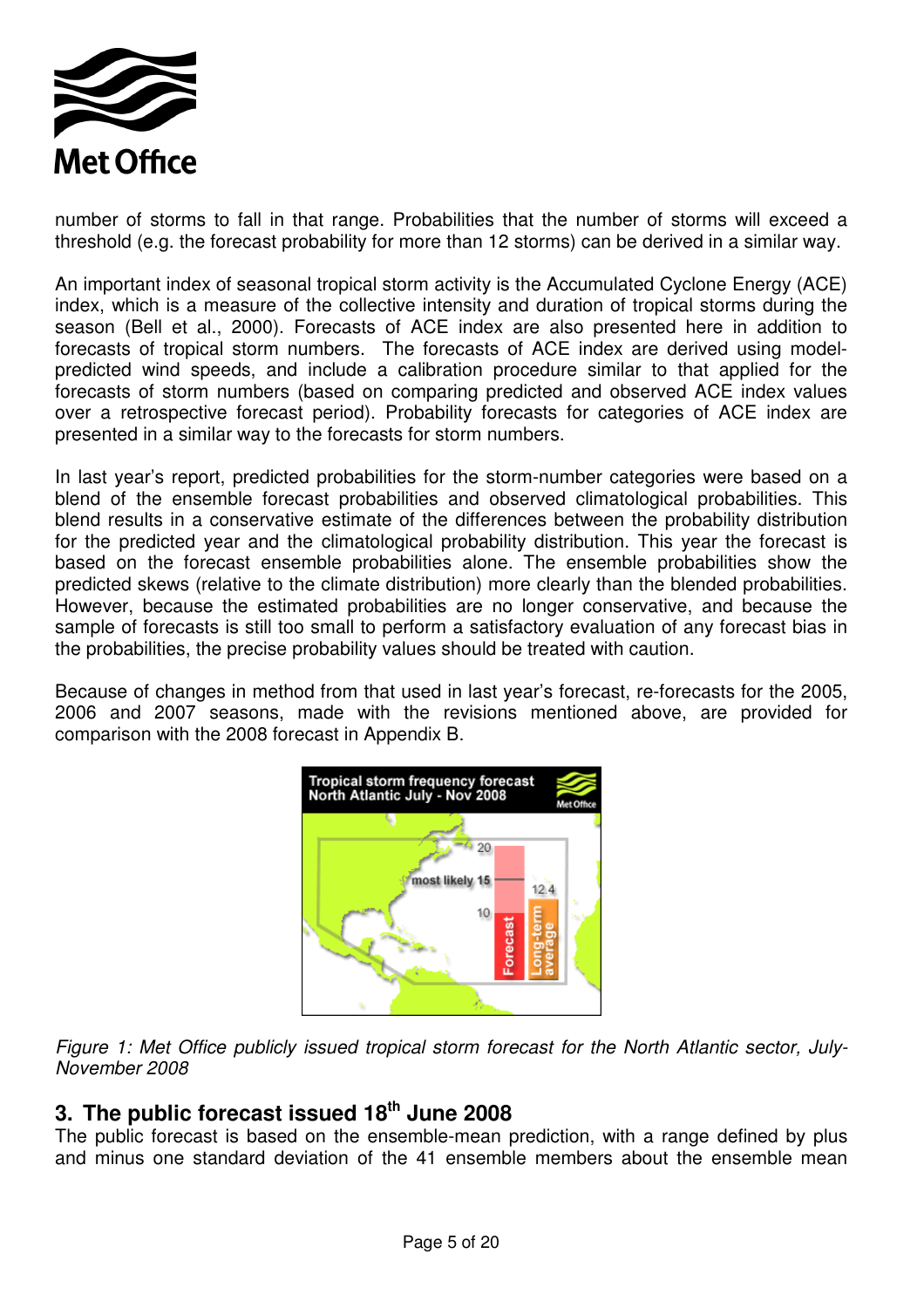

(referred to hereafter as the two-standard-deviation range). This yields 15 tropical storms as the 'best estimate' for the number occurring in the North Atlantic during the July to November 2008 period, with a range of 10 to 20. Fifteen storms represents above normal activity relative to the 1990-2005 long-term average of 12.4 (Fig. 1).

### **4. Forecast detail**

#### **4.1 Tropical storm numbers**

Figures 2a and b and Table 1 provide probability forecast information, derived from the 41 member ensemble, that provides additional detail on the ensemble mean forecast and twostandard-deviation range (Fig. 1). Figure 2a provides the forecast probability (red) that the number of storms will be within given ranges, while Figure 2b and Table 1 provide forecast probabilities for exceeding a given number of storms. The equivalent observed frequencies, based on the 1987-2007 period, are also shown and are taken from the NOAA HURDAT dataset (Jarvinen et al., 1984). The forecast and observed probabilities are based directly on counts of storms and the distribution is not smoothed or fitted to a functional form. The main features of the forecast probabilities are summarised below.

- The forecast probability distribution (red) is shifted to the more active categories relative to the climate distribution (green). The 19-21 category is the mode of the forecast distribution, whereas the 10-12 category is the mode in climatology (the mode is the category with the highest probability).
- The 13-15 category, which includes the ensemble mean (15), is the second most likely of the categories defined (Fig. 2). The fact that the mode of the forecast distribution does not include the ensemble mean reflects the multi-modal nature of the forecast distribution. The forecast distribution indicates that the upper end of the 10-20 range is more likely than the lower end or, indeed, the middle of the range.
- The skew in the forecast distribution to the active categories is compensated by reduced probability (relative to climatology) of the 7-9, 10-12 and 13-15 categories. However, the probability of a very inactive season (<7) is not reduced, and has a forecast probability that is similar to that of climatology.
- The climatological mode (10-12) is the category most diminished in the forecast distribution relative to climatology. Forecast probabilities for categories more active (e.g. 16-18, 19-21) and less active (e.g. 7-9) than the climatological mode are larger than the forecast probability for the climatological mode itself.
- The above two points suggest that there are conflicting large-scale influences on storm numbers that act to reduce the probability of a 'normal' season, increase the chance of an active season and to retain the usual (climatological) probability of an inactive season. Possible reasons for this distribution of probabilities are discussed in section 5.
- The probability of more storms than observed last year (12) is 62.5%, compared to a climate chance of 33.3% (Fig. 2a, Table 1).
- The forecast probability of more than 25 storms is 5% (Fig. 2b, Table 1).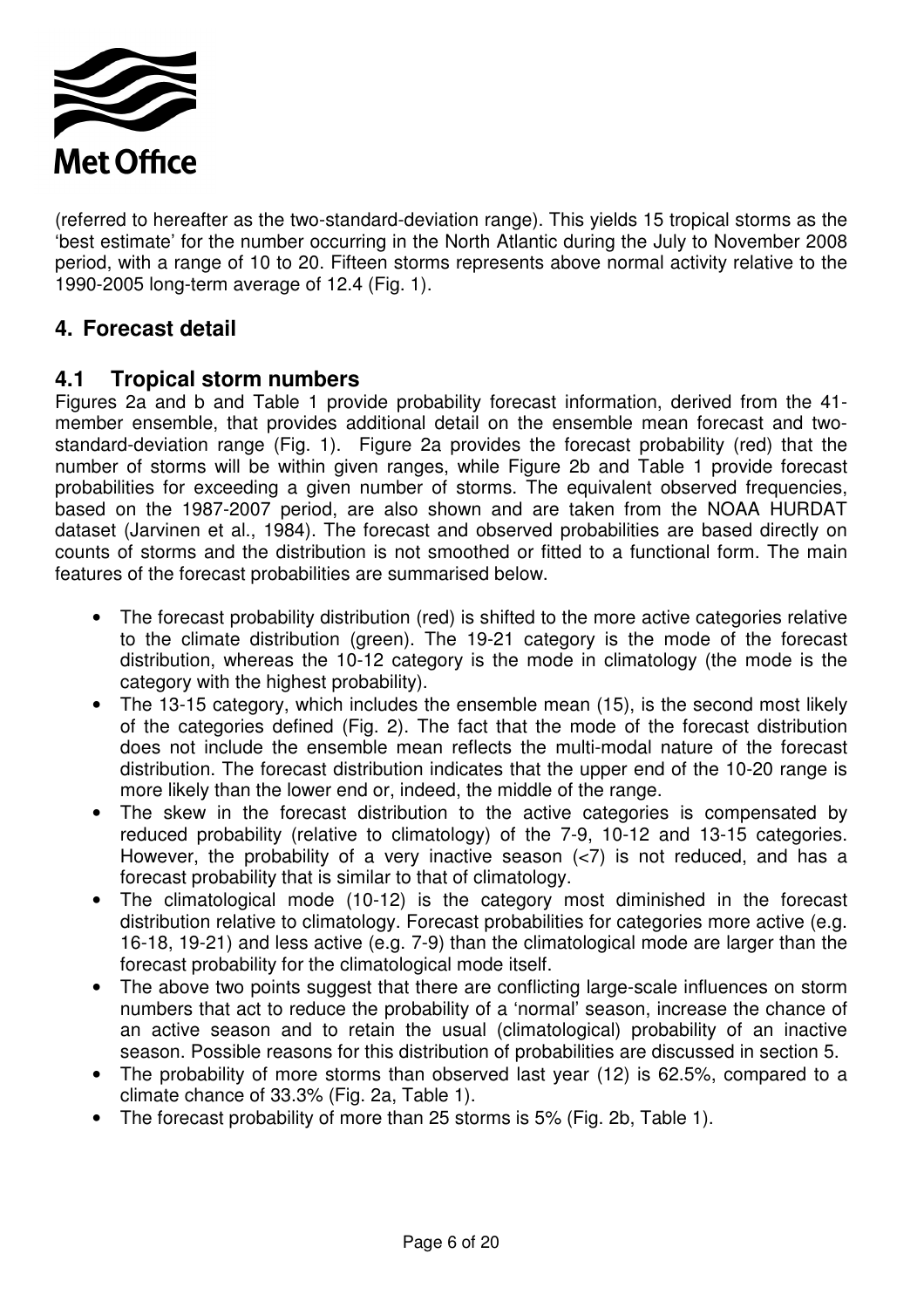



Figure 2: a) Probability that the number of Atlantic sector tropical storms, in the July to November 2008 period, will lie within given ranges. Red = forecast probabilities for 2008; green  $=$  climatological frequencies (1987-2007) derived from the NOAA HURDAT dataset. b) as a), but showing the probability that the number of Atlantic sector tropical storms, in the July to November 2008 period, will exceed a given number. Note: the forecast and climatological probabilities appear 'stepped' because they are based directly on storm counts, the distribution has not been smoothed or fitted to a functional form.

| <b>Number of storms</b> | <b>Climate Probability</b><br>1987-2007 | <b>Forecast Probability</b><br>2008 |  |
|-------------------------|-----------------------------------------|-------------------------------------|--|
| >6                      | 85.7                                    | 85.0                                |  |
| >7                      | 71.4                                    | 80.0                                |  |
| >8                      | 71.4                                    | 80.0                                |  |
| >9                      | 66.7                                    | 77.5                                |  |
| >10                     | 61.9                                    | 70.0                                |  |
| >11                     | 57.1                                    | 70.0                                |  |
| >12                     | 33.3                                    | 62.5                                |  |
| >13                     | 33.3                                    | 62.5                                |  |
| >14                     | 9.5                                     | 45.0                                |  |
| >15                     | 9.5                                     | 45.0                                |  |
| >16                     | 9.5                                     | 37.5                                |  |
| >17                     | 9.5                                     | 32.5                                |  |
| >18                     | 4.8                                     | 32.5                                |  |
| >19                     | 4.8                                     | 17.5                                |  |
| >20                     | 4.8                                     | 17.5                                |  |
| >25                     | 0.0                                     | 5.0                                 |  |

Table 1: The climate and forecast probabilities that the number of Atlantic sector storms will exceed a given threshold. Note: probabilities are given to one decimal place to help preserve a smooth distribution. Accuracy to one decimal place is not implied

### **4.2 Accumulated Cyclone Energy (ACE) index**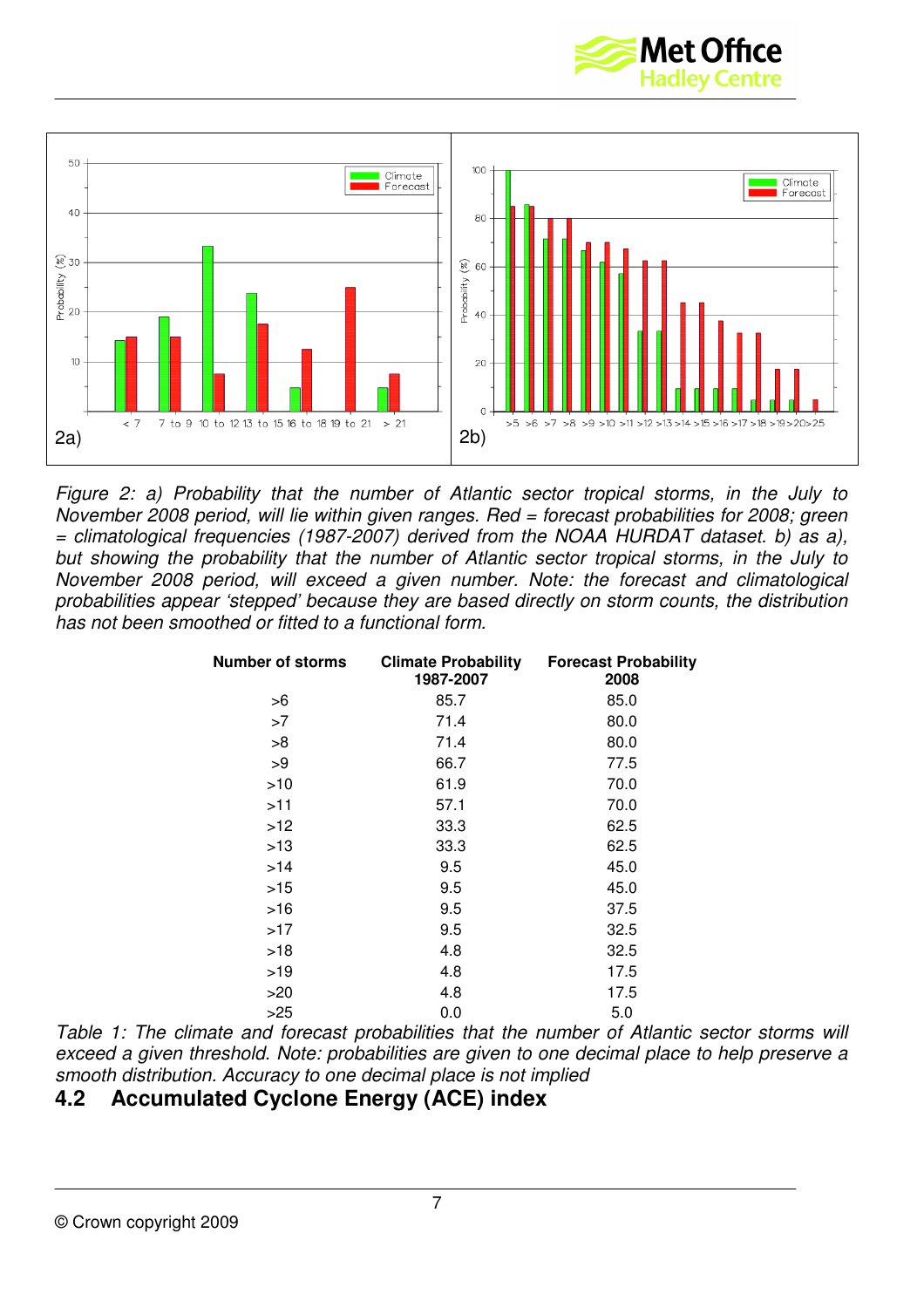

For the July to November 2008 period the predicted ensemble-mean ACE index is 147 (units are 10<sup>4</sup> knots<sup>2</sup>) with a two-standard-deviation range of 122-172, which represents above average activity relative to the 1990-2005 long-term average of 131. The probability distributions (Figs. 3a and b) show similar skew characteristics to those of the storm number probabilities (Figs. 2a and b), with enhanced probability for an active season (particularly the 160 to 189 category), reduced probability for the middle range (70-99, 100-129, 130-159), and near climatological probabilities for a particularly inactive season (less than 70). Thus, as for storm numbers, the probabilities for ACE index are skewed to the upper end of the two-standarddeviation range. The forecast probability that the ACE index for the July to November 2008 period will be greater than last year's full season value of 71 is 77.5% compared with a climatological chance of 66.7% (Fig. 3b, Table 2).



Figure 3: a) Probability that the Accumulated Cyclone Energy (ACE) index, in the July to November 2008 period, will lie within given ranges. Red = forecast probabilities for 2008; green = climatological frequencies derived from observations, 1987–2007. ACE index values are taken from the NOAA HURDAT dataset. For presentation purposes the ACE index values have been divided by 10, and the upper value of the ACE index range is displayed truncated (e.g. 7 to 9 refers to an ACE range of 70 to 99, strictly 70  $\leq$  ACE index  $<$  100). b) As a) but showing the probability that the ACE index for the July to November 2008 period will exceed a given value.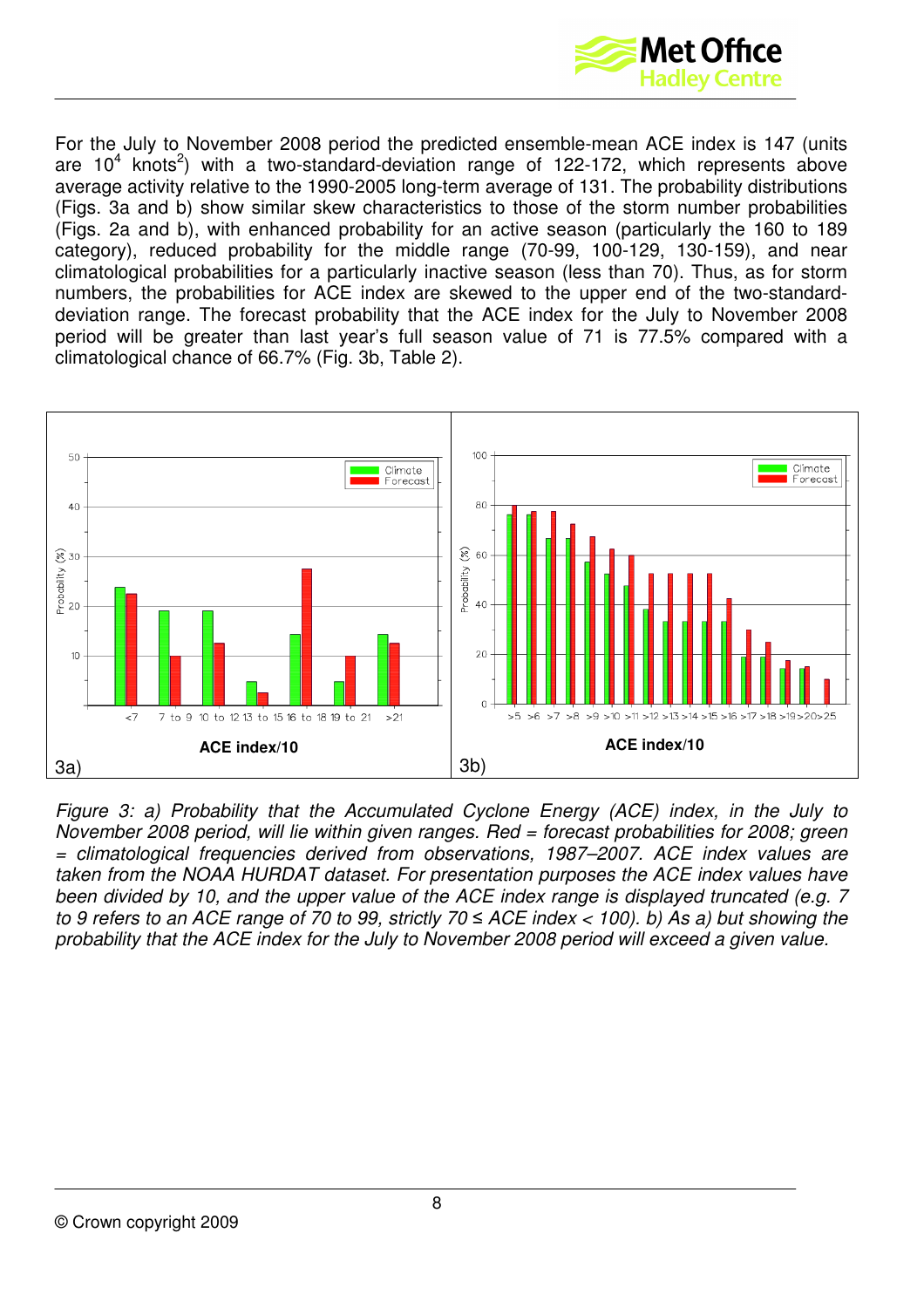

| ACE index | <b>Climate Probability</b><br>1987-2007 | <b>Forecast Probability</b><br>2008 |  |
|-----------|-----------------------------------------|-------------------------------------|--|
| >60       | 76.2                                    | 77.5                                |  |
| >70       | 66.7                                    | 77.5                                |  |
| >80       | 66.7                                    | 72.5                                |  |
| >90       | 57.1                                    | 67.5                                |  |
| >100      | 52.4                                    | 62.5                                |  |
| >110      | 47.6                                    | 60.0                                |  |
| >120      | 38.1                                    | 52.5                                |  |
| >130      | 33.3                                    | 52.5                                |  |
| >140      | 33.3                                    | 52.5                                |  |
| >150      | 33.3                                    | 52.5                                |  |
| >160      | 33.3                                    | 42.5                                |  |
| >170      | 19.0                                    | 30.0                                |  |
| >180      | 19.0                                    | 25.0                                |  |
| >190      | 14.2                                    | 17.5                                |  |
| >200      | 14.3                                    | 15.0                                |  |
| >250      | 0.0                                     | 10.0                                |  |

Table 2: The climate and forecast probabilities that the ACE index for July to November 2008 will exceed a given threshold. Note: probabilities are given to one decimal place to help preserve a smooth distribution. Accuracy to one decimal place is not implied.

#### **5. Sea surface temperature predictions for the 2008 season**

A large proportion of the inter-annual variability in North Atlantic tropical storm activity is linked to sea-surface temperature (SST) variability in the tropical Pacific Ocean (associated with the El Niño Southern Oscillation – ENSO) and in the tropical North Atlantic. The success of the dynamical model forecasts is rooted in good prediction skill for SST in these regions and also in an ability to correctly translate predicted SST variability into variability of tropical storm frequency – through representation of ENSO impacts on Atlantic vertical wind shear and through local SST impacts (Vitart et al., 2007).

The GloSea ensemble-mean SST forecast for the August-September-October period, encompassing the climatological peak of the tropical storm season, is provided in Fig. 4. The forecast indicates above-normal SST in the tropical Pacific – suggesting development of El Niño-type conditions. Near or above-normal SST is predicted in the so-called Main Development Region for tropical storms in the tropical North Atlantic (10˚N to 20˚N; 20˚W to 60˚W), which represents a warming relative to the negative anomalies observed in the western basin in June. El Niño conditions tend to suppress North Atlantic tropical storm activity, while above-normal SST in the tropical North Atlantic tends to enhance activity. The predicted SST anomalies in these two regions therefore have conflicting influences on predicted tropical storm numbers, and this is consistent with the forecast probability distributions (Figs 2a and b) which indicate reduced probability (relative to climatology) of a 'normal' season, enhanced probability of an active season, and little reduction in the probability of an inactive season.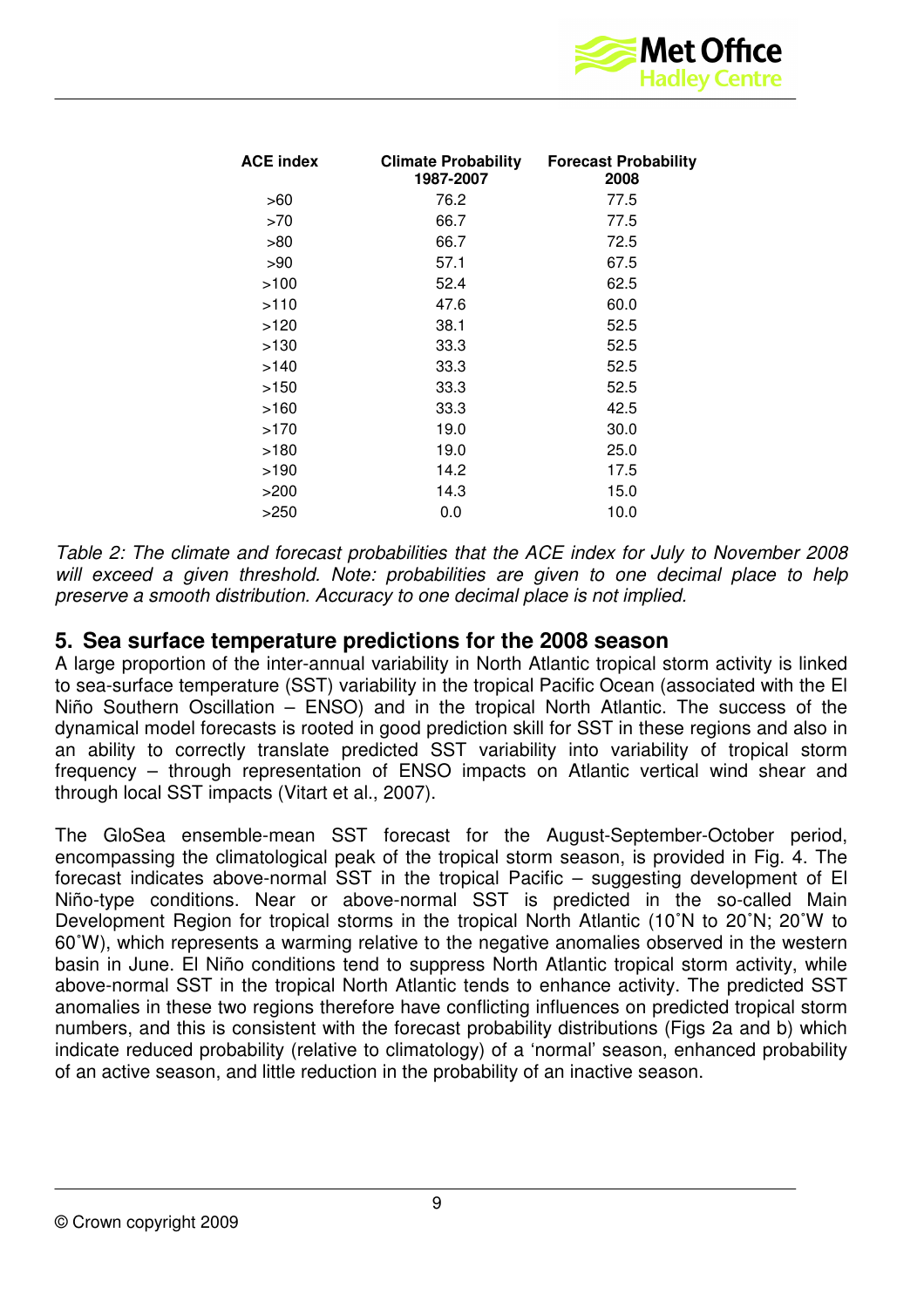



Figure 4: Ensemble-mean sea-surface temperature anomalies for August-September-October predicted from June 2008. Anomalies are expressed relative to the 1987-2001 period. Note positive anomalies are predicted in the eastern tropical Pacific (the boxed area shown is the Niño3.4 region (5˚S to 5˚N; 120˚W to 170˚W) often used to monitor El Niño/La Niña development), and neutral or warm anomalies in the Main Development Region (shown boxed – 10˚N to 20˚N; 20˚W to 60˚W) in the tropical North Atlantic.

It should be emphasised that there is considerable uncertainty associated with the evolution of SST in the tropical Pacific over the July to November period. For the first part of June 2008, SST anomalies reflected the slow decay of the La Niña conditions that have prevailed since summer 2007; SST anomalies were still negative in the central Pacific but positive in the eastern Pacific. The GloSea model predicts a rapid warming of SST in the Niño3.4 region, with the ensemble members centred around an anomaly of about 1.0˚C by September (Fig. 5). However, the amplitude of the predicted anomalies is large relative to the predictions from some other models, and must be viewed with caution.

The GloSea forecast may be compared with a range of other dynamical and statistical predictions of tropical Pacific SST in Fig. 6, which is taken from the website of the International Research Institute for Climate and Society (IRI). Figure 6 shows that a number of other (though not all) dynamical models also favour development of positive SST anomalies – though with less amplitude than predicted by GloSea. In contrast most statistical methods favour continuation of the present near-neutral or negative SST anomalies.

An international consensus, coordinated by the World Meteorological Organisation (WMO) – which includes interpretation of dynamical output from many prediction models – currently favours ENSO-neutral conditions to be in place for the next few months. Near-neutral conditions are also considered the most likely outcome for the remainder of the year, albeit with a small chance of El Niño conditions developing.

As several coupled ocean-atmosphere systems in addition to GloSea also indicate development of a weak to moderate El Niño, this potential outcome – which would contribute to suppression of tropical storm activity for the 2008 season – certainly cannot be ruled out.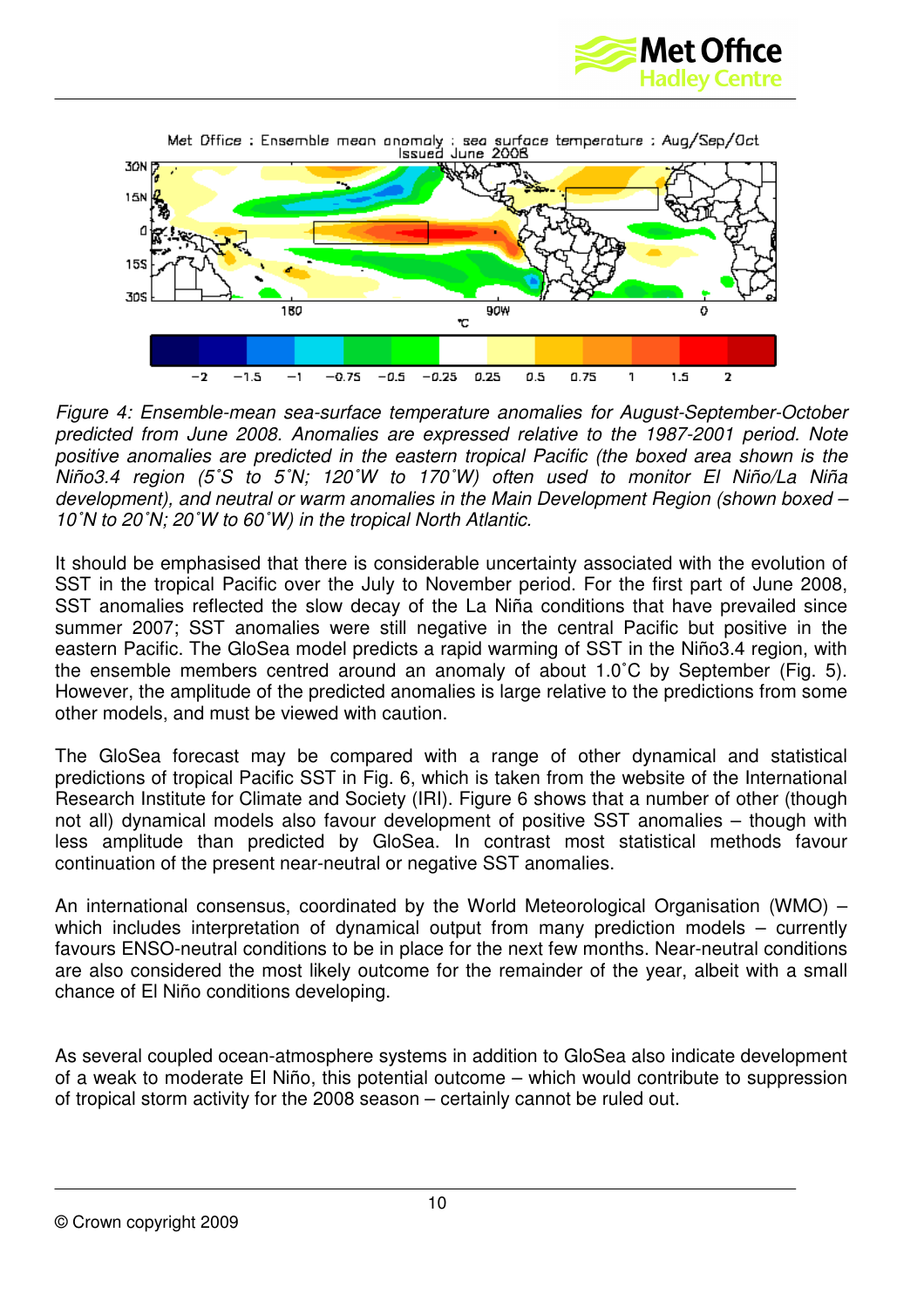



Figure 5: GloSea forecast for Niño3.4 (5˚S to 5˚N; 120˚W to 170˚W) monthly SST anomalies initialised  $1<sup>st</sup>$  June 2008. Anomalies are relative to the 1987-2001 period. Red lines show the predicted SST evolution of the individual GloSea ensemble members. The black line shows observed anomalies. The spread in the ensemble 'plume' provides a measure of the prediction uncertainty.



Figure 6: Forecasts of tropical Pacific SST anomalies from a range of dynamical and statistical prediction systems (from IRI, http://iri.columbia.edu)

#### **6. Forecast verification**

Ensemble mean retrospective forecasts ('re-forecasts') for the period 1987-2007 are compared with observations in Fig. 7 for both storm numbers and ACE index. The re-forecasts are made with the same method used for the 2008 forecast, except that a smaller 15-member ensemble is used. The so-called cross-validation procedure is employed in which no observed information for the year being predicted is used in the calibration process – in order that the re-forecasts are consistent with the constraints of an operational environment. More detailed re-forecast information is provided for 2005, 2006 and 2007 in Appendix B. The inter-annual variability of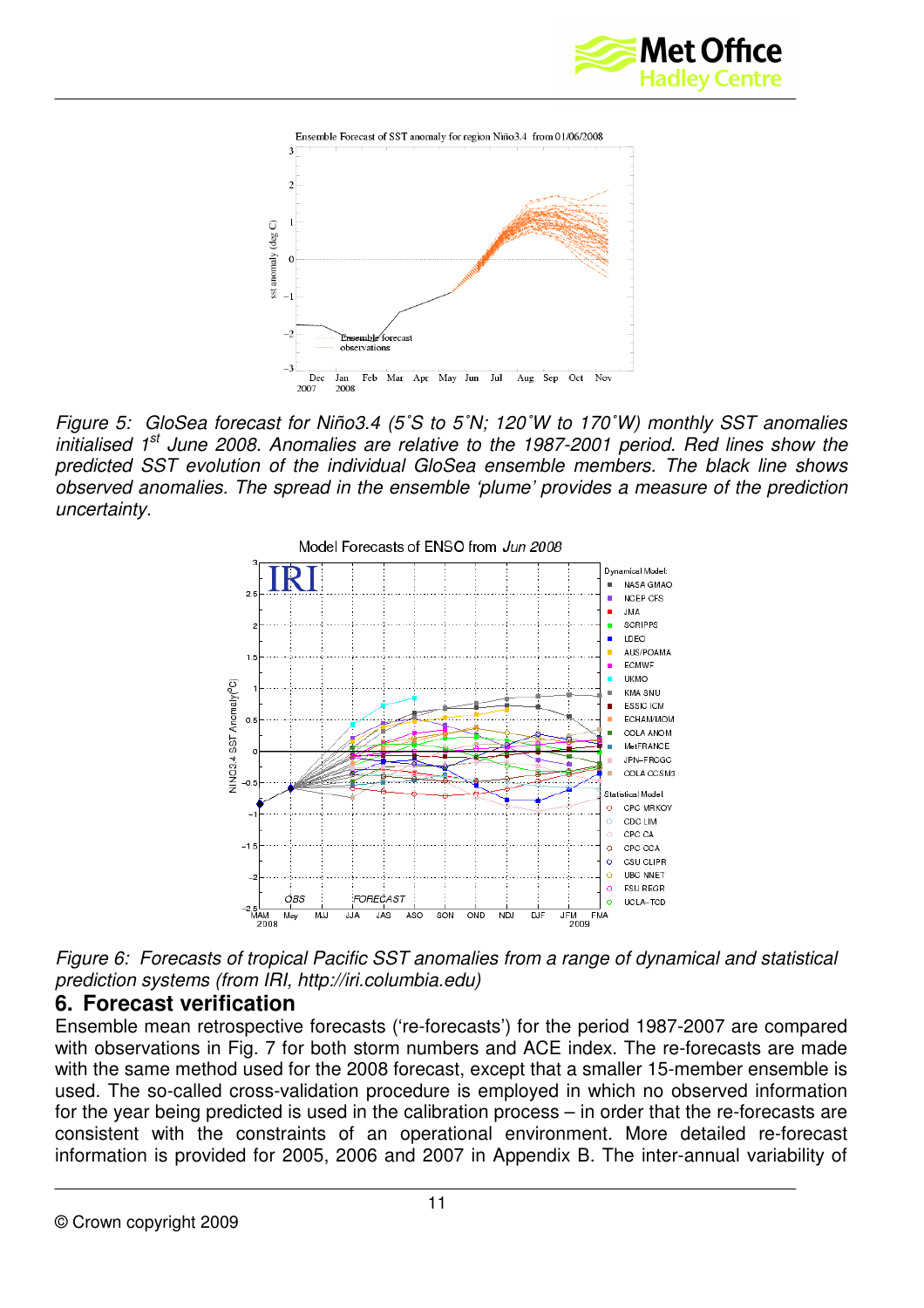

storm numbers (Fig. 7a) and ACE index (Fig. 7b) is generally well predicted, with correlations against observations of 0.64 and 0.62 respectively (Note: higher correlations for GloSea predicted storm numbers are found for the shorter period, 1993-2006 – see Table 3). The active seasons of 1995 and 2005 are generally well signalled in the forecast storm numbers (Fig. 7a). The observed number in 2005 (24) is underestimated by the ensemble mean (18), but is within the predicted range (8 to 29) (see Appendix B, Table 5). Relatively high values of ACE index are successfully identified for 1989, 1995 and 1998 (Fig. 7b), but the ACE index forecast for 2005 is less successful, showing a substantial underprediction.



Figure 7: Ensemble-mean forecasts (blue) and observations (red) of a) tropical storm numbers and (b) ACE index for July to November periods 1987-2007. Forecasts are initialised in June. Observed values are from the HURDAT dataset.

The GloSea ensemble-mean forecasts of tropical storm numbers perform well in comparison with the statistical forecasts of the Colorado State University and University College London's Tropical Storm Risk. A published comparison of scores for the period 1993-2006 (Vitart et al., 2007) is shown in Table 3. The GloSea correlation score in Table 3 was calculated using a slightly different calibration method in use at the time, however the same value (0.78) is achieved with the revised calibration method used for the 2008 forecast. The higher GloSea correlation score (relative to the statistical methods) highlights the model's ability to get the phase of year-on-year fluctuations in the number of storms correct, whilst the lower root mean square (RMS) error highlights that the size of those fluctuations is also in closer accord with observations.

|             | GloSea | Tropical<br><b>Storm Risk</b> | Colorado State<br>University |
|-------------|--------|-------------------------------|------------------------------|
| Correlation | 0.78   | 0.65                          | 0.39                         |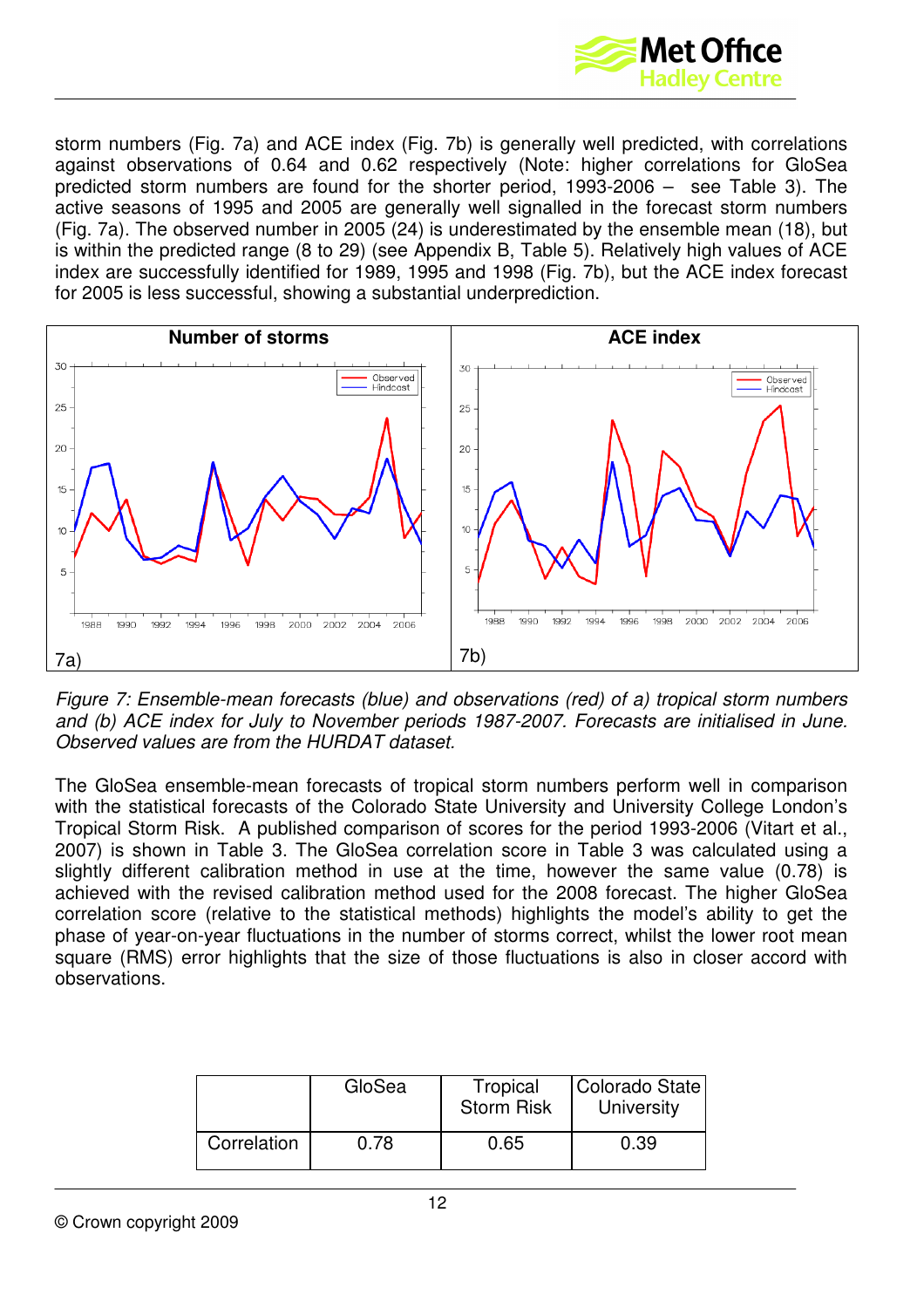

| $Best = 1.0$                     |      |      |
|----------------------------------|------|------|
| <b>RMS</b> error<br>$Best = 0.0$ | 3.65 | 4.76 |

Table 3: Correlation and root mean square error performance measures for the number of Atlantic tropical storms predicted by the Met Office dynamical seasonal model, TSR and CSU, compared with the observed number of tropical storms during the whole Atlantic season (taken from http://www.nhc.noaa.gov) over the period 1993-2006. Note: the GloSea calibration score for this period obtained with the revised calibration method used for the 2008 forecast is also 0.78.

As mentioned previously, the success of the dynamical model forecasts is rooted in good prediction skill for SST in the equatorial Pacific and tropical North Atlantic oceans. Measures of prediction skill for June forecasts of August-September-October mean SST are provided for ensemble-mean forecasts in Table 4 and for probability forecasts in Fig. 8.

Ensemble-mean forecasts and observations have a correlation exceeding 0.8 in both regions (Table 4). Probability forecasts for SST anomalies, based on the ensemble distribution, also show good skill. This is illustrated in Fig. 8, which provides a global assessment of retrospective probabilistic forecasts for August-September-October SST above the upper tercile (the upper tercile is the SST value exceeded in one third of years). The skill measure used is the Relative Operating Characteristic (ROC), a standard measure recommended by the World Meteorological Organisation for assessment of probabilistic forecasts. ROC scores of 0.7 and above are shaded yellow to red, and correspond to regions with significant skill levels. It may be seen that the equatorial Pacific and tropical North Atlantic, where the seasonal model predicts warm anomalies for the 2008 season, are both regions where the model has demonstrated a good performance track record (ROC scores exceed 0.7).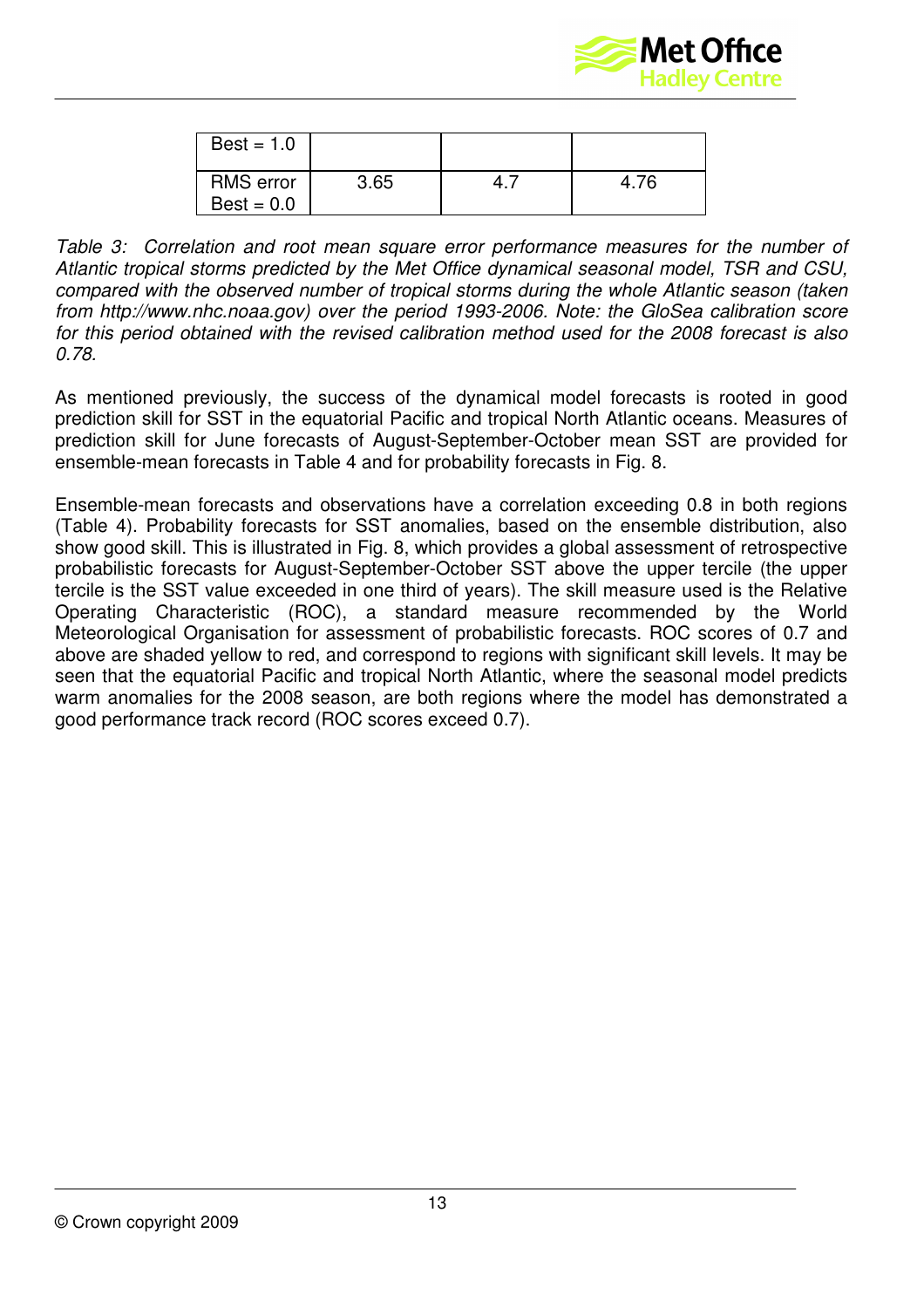

|                                  | Equatorial Pacific (Niño3.4:<br>5°S-5°N;120°W-170°W) | <b>Tropical North Atlantic</b><br>$(10^{\circ}N-30^{\circ}N; 5^{\circ}W-85^{\circ}W)$ |
|----------------------------------|------------------------------------------------------|---------------------------------------------------------------------------------------|
| Correlation<br>$Best = 1.0$      | 0.84                                                 | 0.88                                                                                  |
| <b>RMS</b> error<br>$Best = 0.0$ | $0.67^{\circ}$ C                                     | $0.13^{\circ}$ C                                                                      |

Table 4: Correlation and root mean square error performance measures for ensemble-mean predictions of August-September-October SST in the equatorial Pacific and tropical North Atlantic. Results are from retrospective forecasts for the 1987-2005 period.



Figure 8: Relative Operating Characteristic (ROC) scores for June probability forecasts of August-September-October SST above the upper tercile. Scores are evaluated using retrospective forecasts for the 1987-2002 period. Regions with ROC score equal to or greater than 0.7, 0.8 and 0.9 are coloured yellow, orange and red respectively - and indicate regions with relatively good seasonal prediction skill (perfect forecasts would attain a ROC score of 1.0). Regions with ROC score between 0.6 and 0.7 show skill at lower levels but still better than guessing or use of climatology. Grey or light blue shading is used when scores are below 0.6, suggesting forecasts in these regions are currently little better than guesswork. (Note: a ROC score of 0.5 or below indicates no forecast skill in detecting the event – where in this case the event is SST above the upper tercile).

#### **7. Future forecasts and feedback**

Long-range tropical storm forecasts are very important for many market sectors. Given this, the Met Office is committed to developing a full range of tropical storm forecast products in a way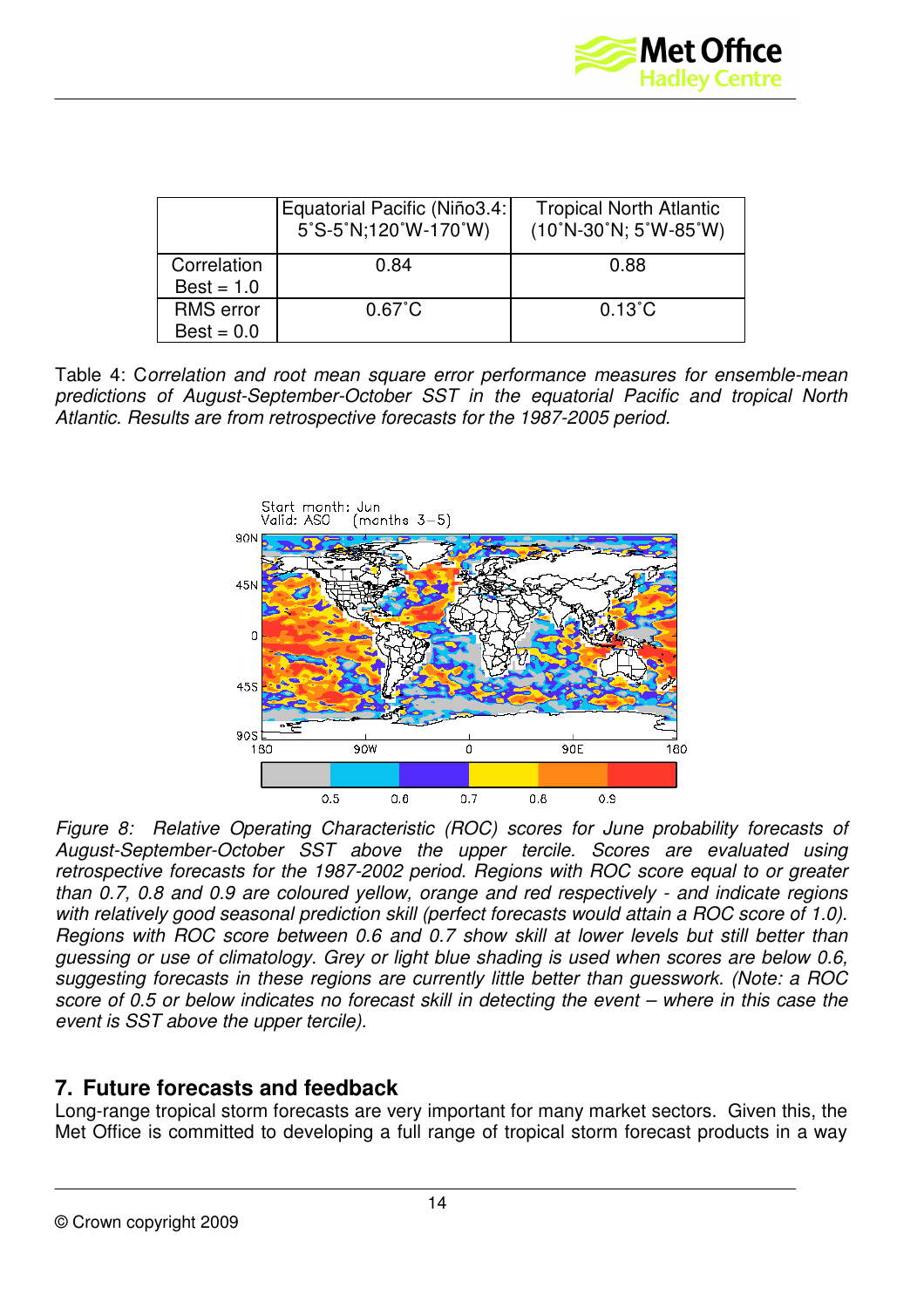

that best meets its customers' needs. Scientific rigour is a key aspect of our heritage – and we look forward to improving and developing the science with our business and public customers.

The Met Office is ideally placed to provide risk-based forecast information on tropical storms on a full range of timescales from hours to decades ahead. Forecasts from the Met Office's global short-range model predicted the formation of sub-tropical storm Andrea in May 2007, a full 60 hours before any other model. The short-range model has also proved its worth in predicting hurricane landfall (accurately predicting the landfall of Katrina in 2005 12 hours ahead of other models). The Met Office short-range global model was one of the top two models for the prediction of Atlantic tropical storm tracks in 2007 (Franklin, 2008). The model achieved a greater accuracy at all lead times out to five days ahead than in any previous year for this region.

This same technology is used on seasonal timescales through our integrated Unified Model – where both weather and climate scientists work together to improve both short-term and longterm predictions. The Met Office Hadley Centre has developed new dynamical models for the Intergovernmental Panel on Climate Change assessment, and these are now being tested on timescales from seasonal to decadal ranges – all with a risk-based probabilistic and verifiable approach. In this way, the full range of climate change impacts will be included in our forecasts – whether they are for the year 2100 or for tomorrow.

To assist in this process, we would like to develop long-standing and supportive relationships with our commercial clients to ensure that the forecasts are suitable for business as well as public use. Any feedback is welcome – contact details are below.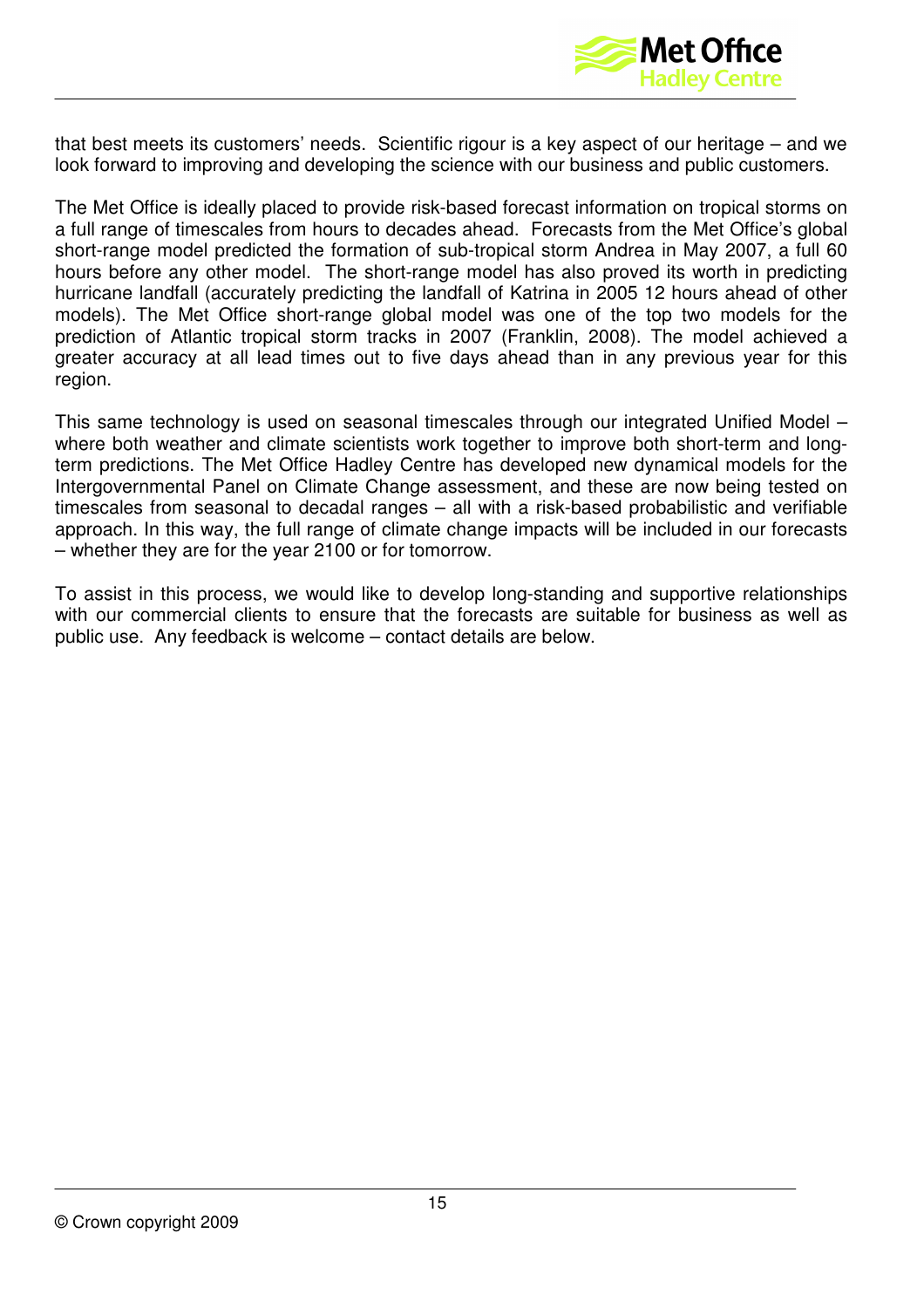

# **Appendix A - The Met Office seasonal dynamical prediction system, GloSea**

The GloSea seasonal prediction system is a coupled ocean-atmosphere General Circulation Model (GCM), similar to the HadCM3 climate version of the Met Office Unified Model, with a number of enhancements for seasonal forecasting purposes. Details of the model physics and discussion of the performance of HadCM3 can be found in Gordon et al. (2000). A performance assessment for temperature prediction may be found in Graham et al. (2005).

The atmospheric component of the system (see Pope et al. (2000) for a description), has a horizontal resolution of 3.75° east-west and 2.5° north-south, and 19 vertical levels. The oceanic component has 40 vertical levels, zonal grid spacing at 1.25°, and meridional grid spacing of 0.3° near the equator increasing to 1.25° poleward of the mid-latitudes (compared to 1.25° resolution east-west and north-south in HadCM3). A coastal tiling scheme has been included which enables specification of the land-sea mask at the ocean resolution, rather than the coarser atmosphere resolution. This allows a relatively detailed representation of the land-sea boundaries – which can be important in the evolution of SST anomalies. Like HadCM3, the seasonal coupled GCM contains no flux corrections or relaxations to climatology.

Each forecast requires initial ocean, land and atmosphere conditions. The land and atmosphere conditions are specified from atmospheric analyses that are produced separately for weather prediction purposes. The ocean initial conditions are taken from ocean analyses generated specifically for seasonal forecasting, using the ocean GCM component of the system. To generate the ocean analyses, the ocean GCM is run using surface fluxes of momentum, heat and water prescribed from atmospheric analyses, while assimilating sub-surface ocean observational data, with temperatures in the top layers constrained to be close to surface observations.

GloSea forecasts to 6 months ahead are made each month using initial conditions valid for the beginning of the month. The initial conditions are perturbed to create starting conditions for the 41-member ensemble. The perturbations are created during the construction of the ocean analysis by varying the surface momentum fluxes by amounts that represent the observed uncertainty in this quantity. Perturbations are additionally applied to SST, again to represent the observed uncertainty in observation of SST. Over the 6-month forecast the evolution of the 41 individual members will diverge. The spread in the forecast represents the prediction uncertainty arising from uncertainty in the initial conditions.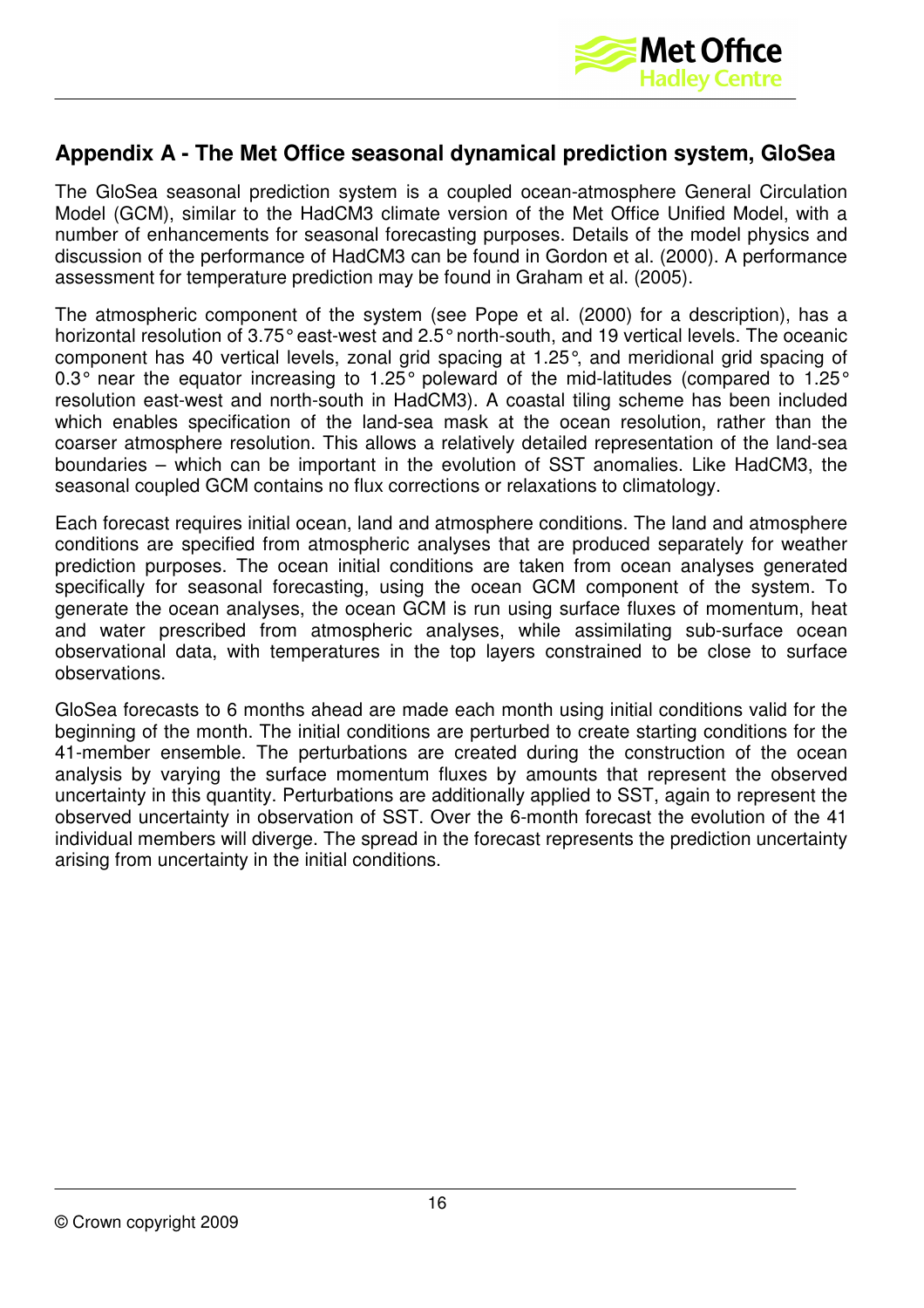

# **Appendix B – Equivalent detailed re-forecast information for 2005, 2006 and 2007**

Re-forecasts for the last three Atlantic seasons (July to November) are provided here for comparison with the 2008 forecast. The re-forecasts have been made retrospectively using the same method as used for the 2008 forecast, with the exception that a smaller 15-member ensemble is used for the 2005 forecast, rather than the 41-member ensemble used since 2006. Only information that would have been available in an operational real-time environment has been used.

For 2007 the observed number of storms (12) was within the two-standard-deviation forecast range of 5-13 (Table 5). The 2007 season was notable for the relatively low ACE index considering the near-normal number of storms that occurred – resulting from a predominance of relatively weak short-lived storms. The low ACE index was well predicted by the ensemble mean (Table 5) and the potential for a low value was clearly indicated in the probability forecast for ACE index (Fig. 9b), which showed an enhanced probability (57.5%) of an ACE index of less than 70 (an index of 71 was observed).

The contrast between the exceptionally active 2005 season (24 storms observed) and the nearaverage 2006 season (9 storms observed) was well captured by the forecast probability distributions. For 2005 the peak in forecast probability distribution is in the >21 category (Fig. 11a), while for 2006 the peak forecast probability is for the climatological mode of 10-12 storms (Fig. 10a). The observed difference between the 2005 and 2006 seasons is less well represented in the ACE forecasts. In particular, for 2005 (Fig. 11b), the largest predicted probability was for the 70-99 ACE index category (the observed value was 257). However, the 2005 forecast did indicate that the probabilities for ACE index in the 160-189 and 190-219 categories were marginally greater than the climate probability. In contrast, predicted probabilities for these active categories for the 2007 and 2006 seasons (Figs. 9b and 10b) were less than the climatological chance, correctly signalling the lower observed activity in those seasons.

|      | No. of storms |            | <b>ACE index</b> |           |            |          |
|------|---------------|------------|------------------|-----------|------------|----------|
|      | EM            | 2 sd range | Observed         | <b>EM</b> | 2 sd range | Observed |
| 2007 |               | $5 - 13$   |                  | 69        | 48 - 90    |          |
| 2006 |               | 10 – 17    |                  | 111       | $86 - 135$ | 9.       |
| 2005 |               | 8 – 29     | 24               | 132       | 72 - 191   | 257      |

Table 5: Ensemble mean (EM) forecasts and observations for 2005, 2006 and 2007 July to November tropical storm numbers and ACE index. Forecasts are initialised in June and are made using identical methods to those used for the 2008 forecast. (Note the 2005 forecast used a smaller ensemble of 15 members, the smaller ensemble size is partly responsible for the large two-standard-deviation (2 sd) range predicted for that year. Also, the ensemble-mean value and two-standard-deviation range for 2007 differ slightly from the values issued operationally last year, because of small changes to the forecast calibration.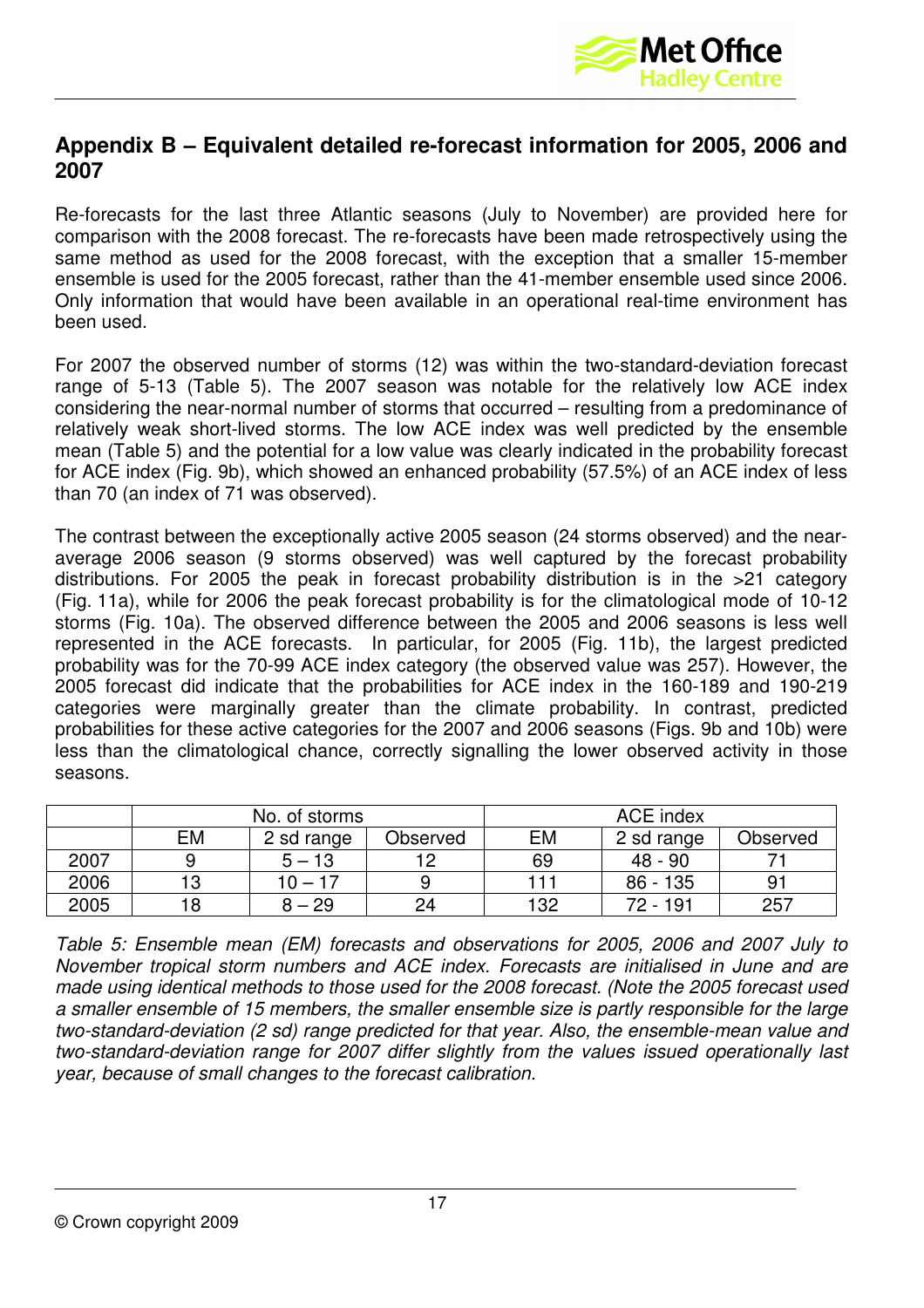



Figure 9: a) Forecast probability that the number of Atlantic sector tropical storms, in the July to November 2007 period, will lie within given ranges. Red = forecast probabilities for 2007; green  $=$  climatological frequencies derived from observations, 1987 – 2006. b) As a), but for ACE index. For presentation purposes the ACE index values have been divided by 10, and the upper value of the ACE index range is displayed truncated (e.g. 7 to 9 refers to an ACE index range of 70 to 99, strictly 70  $\leq$  ACE index  $<$  100). Tropical storm numbers and ACE index values are from the NOAA HURDAT dataset.



Figure 10: As Fig. 9, but for 2006. Climatological frequencies are based on 1987-2005.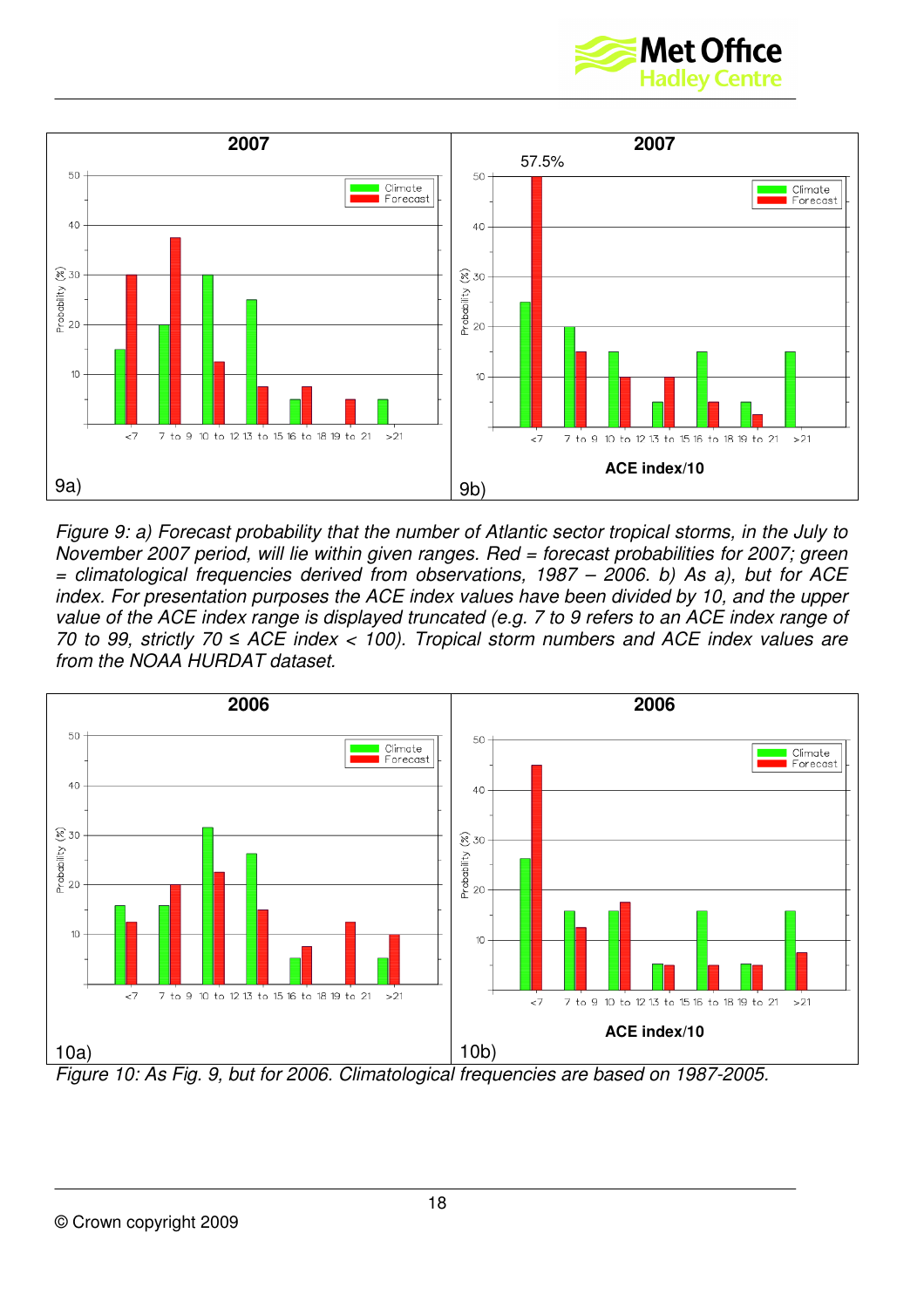



Figure 11: As Fig. 9, but for 2005. Climatological frequencies are based on 1987-2004.

#### **References**

Bell, G. D., Halpert, M. S., Schnell, R.C., Higgins, R.W., Lawrimore, J., Kousky, V.E., Tinker, R., Thiaw, W., Chelliah, M., Artusa, A., 2000: Climate assessment for 1999. Bull. Amer. Meteor. Soc., 81 (June), S1–S50.

Franklin, J.L., 2008: 2007 National Hurricane Center Forecast Verification Report. National Hurricane Center NOAA/NWS/NCEP/Tropical Prediction Center.

Gordon C., Cooper C., Senior C.A., Banks H.T., Gregory J.M., Johns T.C., Mitchell J.F.B. & Wood R.A. 2000: Simulation of SST, sea ice extents and ocean heat transports in a version of the Hadley Centre coupled model without flux adjustments. Climate Dynamics, 16, pp147-168.

Graham, R.J., Gordon, M., McLean, P.J., Ineson, S., Huddleston, M.R., Davey, M.K., Brookshaw, A. and Barnes, R.T.H. 2005: A performance comparison of coupled and uncoupled versions of the Met Office seasonal prediction General Circulation Model. Tellus, 57A, 320-339.

Jarvinen, B. R., Neumann, C.J. and Davis, M.A.S., 1984: A tropical cyclone data tape for the North Atlantic Basin, 1886-1983: Contents, limitations, and uses. NOAA Technical Memorandum NWS NHC 22, Coral Gables, Florida, 21 pp.

Pope V.D., Gallani M.L., Rowntree P.R. & Stratton R.A. 2000: The impact of new physical parametrizations in the Hadley Centre climate model - HadAM3. Climate Dynamics, 16, pp123- 146.

Vitart, F. 2006: Seasonal forecasting of tropical storm frequency using a multi-model ensemble, Quart. J. Roy. Meteor. Soc., 132, 647-666.